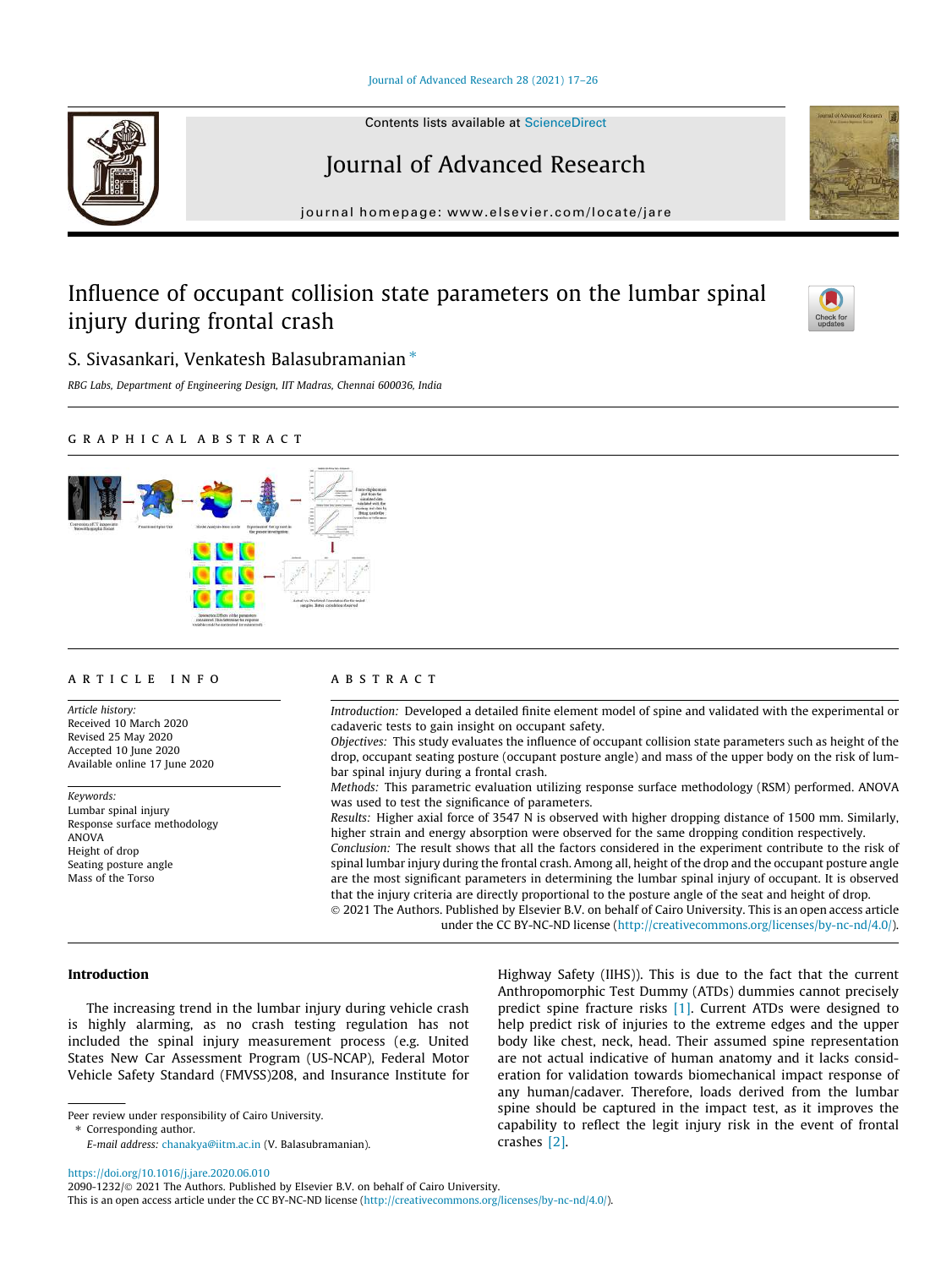A widening trend of lumbar fractures was found in the frontal crashes from 1986 to 2008 of vehicle model year still after with continuous improvement in vehicle designs every year [3]. After the 2000, in late-model vehicles lumbar spine fractures occurred more than twice when compared to the 1990s vehicle models predominately with compression. In frontal crashes, the same study also investigated that five times more likely to have a major lumbar spine compression fracture is for belted occupants. From the similar research, it is stated that, lumbar burst fractures typically require an axial compressive load and have been known to occur during a non-horizontal crash event that involve high vertical components of loading [4]. Research from the German crash database [5] shows 15 percent of MAIS 2+ accidents involved lumbar spine injury.

High-energy axial compression is the key mechanism for lumbar fracture even with inclusion or exclusion of flexion in the biomechanical view of injury [6,7,8,9,10]. Earlier studies also shown that the loading due to axial compression by impact to the pelvis may occur during the event of speed bump ride in rear side of a bus, or combat incidents including the ejection of pilot seats and the smashing of underbody [11,12,13]. Furthermore, needs more clarity on mechanism as how an axial loading in frontal crashes will work on the lumbar spine of a fastened driver/passenger. In earlier times cadaver experiment by [14] reproduced the axial force occurred during frontal crashes along the lumbar spine transferred potentially from the seat pan, but at that time no further details can be given. The initial study  $[15]$  meant that 3 point fastened passenger still protected from lumbar fractures. It is mainly due to the pre-flexed lumbar spine for occupant pelvis with the lap belt in submarining. It is further hypothesized that in modern vehicle the axial force experienced in buttocks can contribute to spinal fracture especially burst fracture [16] due to the bucket seat of a belted occupant. The middle spine may be upright ''suddenly and forcibly" as the shoulder belt holds the torso during a frontal crash [17]. Keeping all these in observance, this research focused on a parametric simulation using statistical analysis [17,18]. From the published information [19,20], understood that the lumbar spinal injury was focused on axial compression force by varying the height of drops. Very few investigations [20,21,22] have been conducted so far on lumbar spinal injury studies based on the various parameters like the velocity of drop and torso mass. However, none of the previously mentioned studies focused their efforts on the seating posture angle with this combinational study. Compression related lumbar fractures are occurring in frontal impacts and yet the mechanism of injury is not defined. Hence, the present study aimed to evaluate the effect of height of the drop, mass of the torso and seat posture angle on the characterization of lumbar injury criteria.

#### Experimental work

## *Data acquisition & image processing*

A total of five people participated in the research study. The Apollo Research Center has collected the computed tomography data for the participants in A.E.R.B (Atomic Energy Regulatory Board, India) approved facilities. All the subjects were given a detailed explanation of the experiment, and their consent was taken in accordance with the standard guidelines. All participants were considered to be normal healthy working adults (mean age  $\pm$  Standard deviation: 35.2  $\pm$  3.12; mean weight of 67.5 Kg; mean height  $\pm$  standard deviation 161.4 cm  $\pm$  7.5 cm). The medical reports was investigated before screening for degenerative and the pre-trauma diseases. X-rays were obtained with the Lumbar spinal column, all directions (lateral, anterior and posterior). Further, Positron Emission Tomography scans (PET) focusses on the biologic activity (Siemens Positron Emission Tomography CT Scanner & Siemens Healthineers, India) and axial computed tomography (CT) scans (Siemens CT Scanner - SOMATOM Definition Flash & Siemens Healthineers, India) gives anatomic information as slices of transverse plane and 2 mm intervals along the sagittal plane for reconstructions. Standard medical procedures were followed as per the guidelines of the Scan Centre, Apollo Research Center, India.

OsiriX, a software used for image processing, steadfast to the DICOM image format (with .dcm extension) files produced by imaging modalities (MRI, CT, PET, PET-CT, SPECT-CT, Ultrasounds) is used to read and process images for multiple operations. The .dcm format is the compatibility mode for files to be processed and the extracted data at 1250 threshold combined to sequence the slices of the computed tomography data as stereo-lithographic formatted data for further analysis using the CAD and FE software. Before converting the formatted data into FE, the model requires enhanced volumization of the CT data. The model further scaled and repaired with respect to the models available in the online depository [23]. Then the files are generated and formatted in \*.stl file, an intermediate between the CT data and FE data can avail maximum feature in the converted stereo-lithographic files.

Volume generation and segmentation are carried out using HYPERMESH software, completely user-controlled methods which allow complete custom segmentation and volume generation. The insulation of each bone and disc into a separate collector makes operation simple. An additional benefit is the independence of assigning properties of the material to the isolated bones. Static structural anthropometry data from standard percentile male and female populations were referred to direct the process during the isolation process. The skeletal measurements were determined using static (structural) anthropometry. For optimal data retention several iterations of this task were performed. The lumbar five vertebra was segmented and grouped to a collector, and likewise the lumbar four vertebrae were segmented and organized into another collector. In the generated mesh discontinuity requires more steps to patch the surfaces and then generate a new volume. Intervertebral disc was modelled with the surfaces projected between the two end plates of the adjacent vertebra. The two vertebrae and one-inter vertebral disks produced combine as the Functional Spine Unit (FSU), the smallest part of the spine that can reflect all the main biomechanical characteristics of the whole spine. Its mechanical behaviors as a subsystem are characterized by the physical properties of the vertebrae, intervertebral disks and connecting ligaments. The seven ligaments are the flavum, intertransverse, inter-spinous, supraspinous, capsular, longitudinal anterior, and posterior ligaments. Fig. 1 showed the phases of data acquisition and image processing.

The intended material properties for analysis of the FSU were utilized for simulation purposes shown in Table 1. The classifications mentioned in Table 1 were incorporated to create an anatomically detailed 3D FE model with enhanced extracted features. The Finite element analysis was performed using commercially available software called Ls-Dyna.

In the developed model, the intervertebral disc was modeled as nucleus, annulus, and collagenous fibers. In order to represent the cortical bone, a layer of shell elements was added with 1 mm thick. Cortical bone was represented by element thickness of 1 mm. Modeled the ligaments as beam inserted in the assembly, wherever required as per the detailed anatomical and scan information. Intervertebral discs were modeled as solid elements. Articulations of the bones is defined using tie contacts for simulation between adjacent endplates. No muscles and its properties were not added in this investigation.

The developed lumbar model comprised of 375,111 elements and 92,497 nodes. Few bones are modeled as per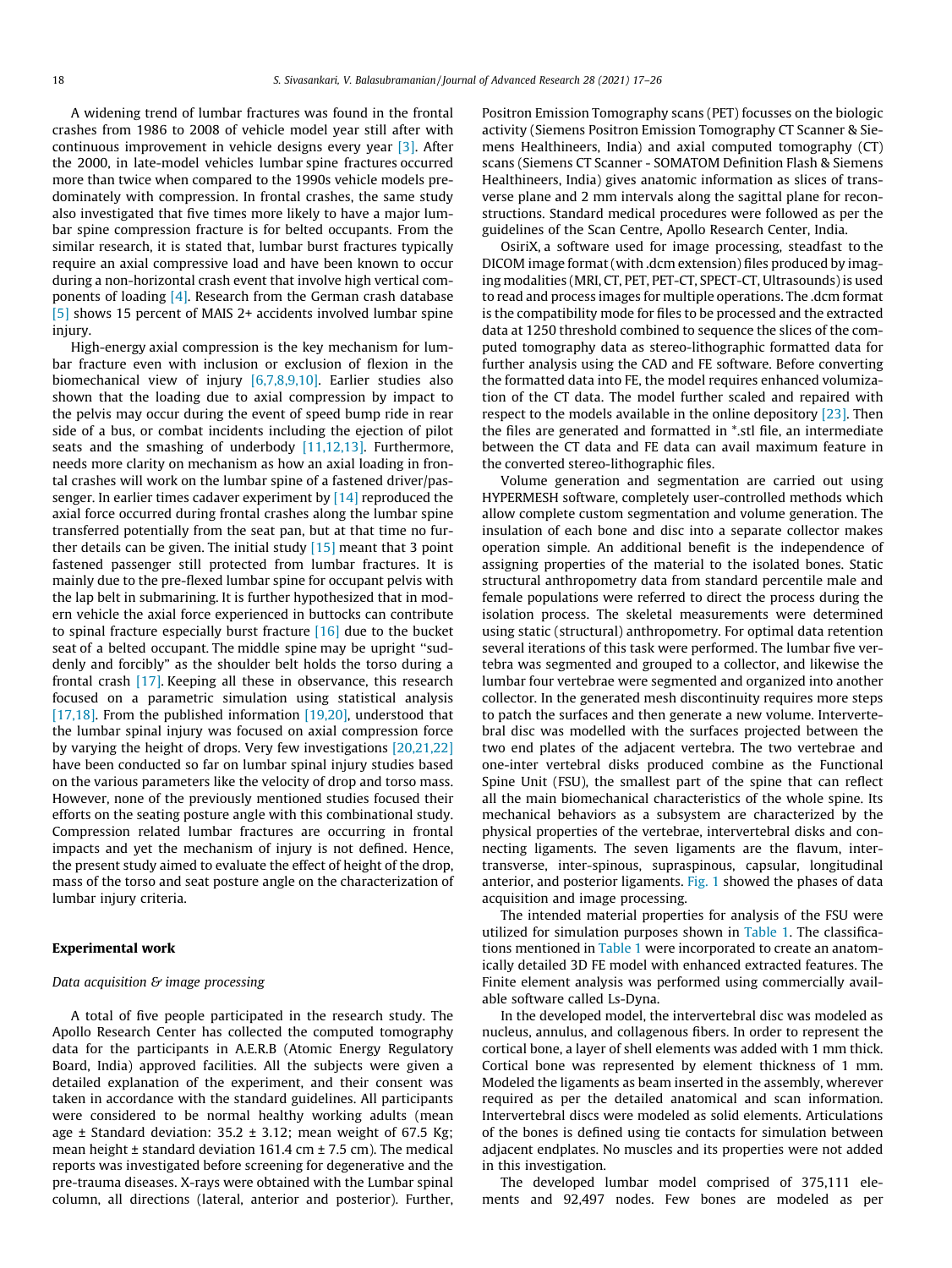*S. Sivasankari, V. Balasubramanian / Journal of Advanced Research 28 (2021) 17–26* 19



Fig. 1. Data acquisition and image processing techniques for model development. Existing literature cited in this research used the same methodology for model development. It was validated further with the cadaver tests cited in the next sequence.

#### Table 1

Material properties used in this current study.

| Segments                        | Density              | E(MPa)/K | Poisson | $A^*$ | $B^*$   | N    | <b>PSFAIL</b><br><b>SIGMAX</b> |              |       | Stiffness of Ligaments (N/mm) |         |         |         |         |         |
|---------------------------------|----------------------|----------|---------|-------|---------|------|--------------------------------|--------------|-------|-------------------------------|---------|---------|---------|---------|---------|
|                                 | (t/mm <sup>3</sup> ) | (N/mm)   | ratio   | (MPa) | (MPa)   |      |                                |              | (MPa) | $T12-L1$                      | $L1-L2$ | $L2-L3$ | $L3-L4$ | $L4-L5$ | $L5-S1$ |
| Cortical bone                   | 1.81E-09             | 11.750   | 0.3     | 107   | 99      | 0.12 |                                | $9.39E - 03$ | 160   |                               |         |         |         |         |         |
| Cancellous bone                 | $1.80E - 10$         | 260      | 0.26    | 1.70  | 20      |      |                                | $.32E - 02$  | 1.99  | ۰                             |         |         |         |         |         |
| Endplate vertebra               | 1.06E-09             | 9460     | 0.3     | 5.65  | 99      |      | 3.                             | $.90E - 02$  | 7.15  | ۰                             |         |         |         |         |         |
| Endplate disc                   | $1.20E - 09$         | 10       | 0.3     |       |         |      |                                |              |       |                               |         |         |         |         |         |
| Disc annulus                    | $.20E - 09$          | 0.49     |         | 0.24  | $-0.06$ |      |                                |              |       | -                             |         |         |         |         |         |
| Disc nucleus                    | 1.00E-09             | 0.50     |         | 0.64  | $-0.16$ |      |                                |              |       | -                             | -       |         |         |         |         |
| Fiber                           | $.20E - 09$          | Curves   |         |       |         |      |                                |              |       | -                             | -       |         |         |         |         |
| Anterior longitudinal ligament  | $1.00E - 0.9$        |          |         |       |         |      |                                |              |       | 32.9                          | 32.4    | 20.8    | 39.5    | 40.5    | 32.9    |
| Posterior longitudinal ligament | 1.00E-09             |          |         |       |         |      |                                |              |       | 10                            | 17.1    | 36.6    | 10.6    | 25.8    | 10      |
| Ligamentum Flavum               | 1.00E-09             |          |         |       |         |      |                                |              |       | 24.2                          | 23      | 25.1    | 34.5    | 27.2    | 24.2    |
| Facet Capsulary Ligament        | $1.00E - 09$         |          |         |       |         |      |                                |              |       | 31.7                          | 42.5    | 33.9    | 32.3    | 30.6    | 31.7    |
| Inter Spinous ligament          | 1.00E-09             |          |         |       |         |      |                                |              |       | 12.1                          | 10      | 9.6     | 18.1    | 8.7     | 12.1    |
| Supra Spinous ligament          | $1.00E - 09$         |          |         |       |         |      |                                |              |       | 15.1                          | 23      | 24.8    | 34.8    | 18      | 15.1    |
| Inter-transverse ligament       | $1.00E - 09$         |          |         |       |         |      |                                |              |       | 15.1                          | 23      | 24.8    | 34.8    | 18      | 15.1    |

\* In LS\_DYNA material keywords, the strain energy density of MAT\_MOONEY-RIVLIN\_RUBBER is defined as a function of constant *A*, constant *B*, and Poisson ratio [32].

few published information [23,24]. In Ls-Dyna, the Mat\_ Simplified\_Johnson\_Cook material model is used for the cancellous and cortical bones. Plastic strain of 1.3% and 0.94% used, respectively. Similarly, Mat\_Mooney\_Rivlin\_Rubber is used for modeling the nucleus and annulus. Its shear modulus constants A, B.are 0.65 MPa, -0.15 MPa and 0.25 MPa,  $-0.05$  MPa respectively. Both the top and bottom endplates were modeled with Mat\_Simplified\_Johnson\_Cook elastic material [25].

Ligaments were considered with elastic and linear beams. The stiffness of the ligaments was shown in Table 1 were based on a previous study [26,27,28]. For model validation, responses are modified using material characteristics of ligaments and bones to co-relate experimental validations.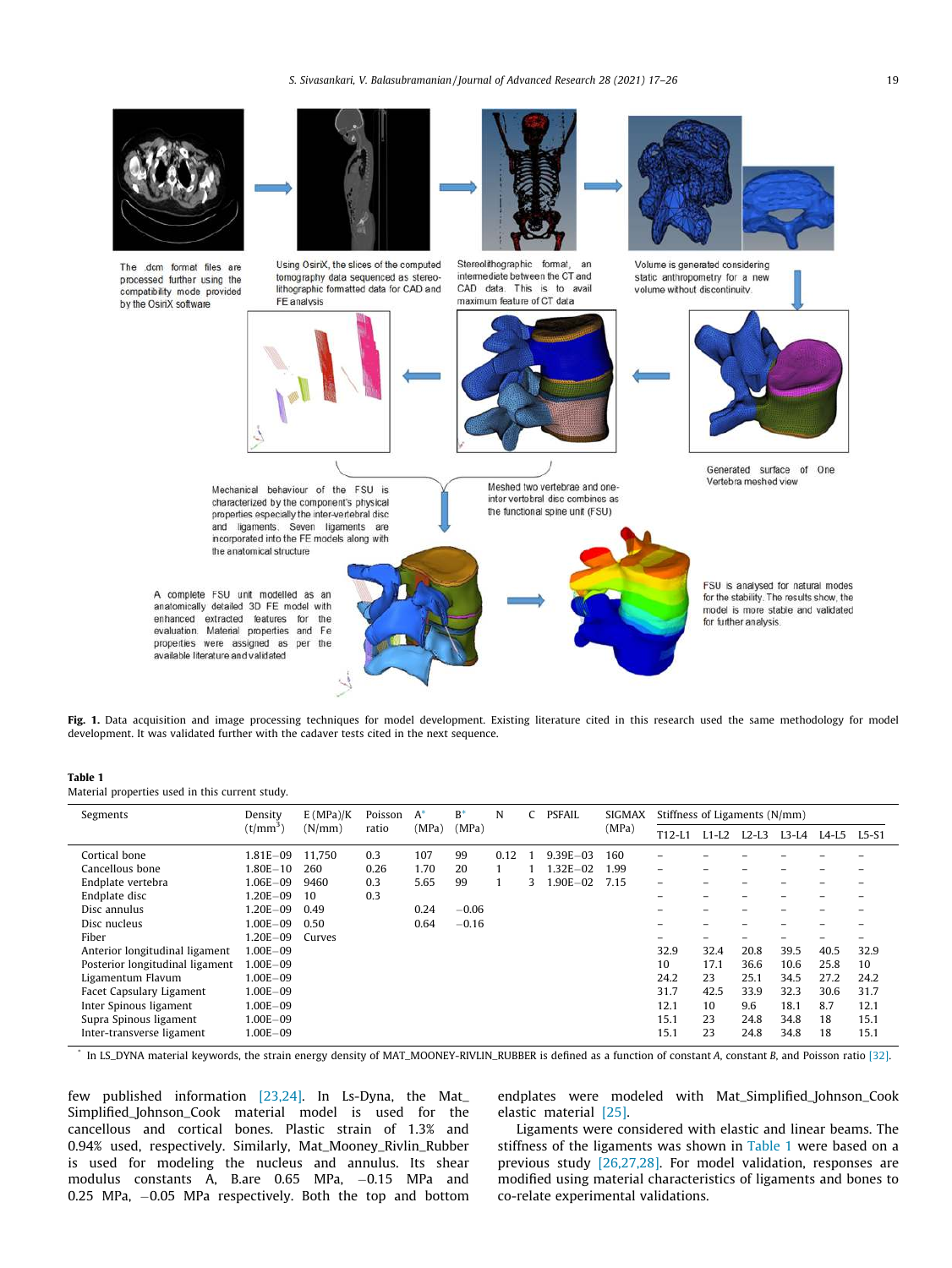

Fig. 2. Force-displacement curves in each loading condition for the modified lumbar spine model for (a) Compression test, (b) Shear test and (c) Dynamic Compression test. [29,30,31].

#### *Validation with non failure experimental tests*

From the previous research [29] cadaver data was used to validate the developed model. Initial position consistency was adjusted [30] to evaluate compression and shear strength. The loads were simulated corresponding to the test environment. Input velocity of 150 mm/sec was given and the output maximum displacement was measured. Applied the same displacement for the simulated model having boundary condition of constraints at top of L1 and bottom of coccyx.

The load applied on the bottom fixture with the upper constrained fixture. This is to simulate the compression and shear conditions shown in Fig. 2(a) & (b). Force versus Displacement plotted for the adapted lumbar spine model at each loading conditions with measured force responses. The simulated results should be well within the tested or referred corridors.

## *Validation with failure experimental tests*

Data from the previous studies using cadaver tests with tissue failure [31] were used to validate the present investigation model. The current model is developed as the same configurations used for the dynamic compression test. Fig. 2(c) shows the displacement curve for the same setup. In this present study, simulations are carried out by fixing upper plate to L1 top end plates and lower plate to inferior end of the model. An initial velocity was applied to the model. All dofs were constrained on both upper and lower plates. The load rate was 1.0 m/s for the simulations to be carried out. In these simulations, force and moment were calculated under different loadings. Force versus Displacement plot for the adapted lumbar spine model at each loading configurations fell within the tested corridor.

#### *Drop test simulation*

Drop tests or drop tower tests are used to reproduce the impact during vertical loading, as component level or whole-body cadaver tests. This test is quite reliable with realistic loading and boundary conditions. This test is more capable of correlating the metrics with injury tolerance in the associated loading environment (i.e., Spine acceleration of lumbar from the base).

The test set up consists of a tower to vary the height and connected to a rail for guiding using linear bearings, and the bottom shape material can modulate the deceleration pulse. The same testing is replicate using FE simulations. The test comprises of the specimen to be mounted. It is raised to a specific required height and released. The generated gravity accelerates the setup towards the downward direction and gets impact by a specialized material [32] at the bottom of the tower shown in Fig. 3.

The displacement of the model is maintained using initial height, and with the material property of the profile shaped material. Any maximum accelerations can be achieved in simulation. However, in the test set up, maximum accelerations should be 65 G or with 2,500 G/s rate. In the current model, the torso mass is placed over the L1 at its center of gravity. The mass can be differed to represent specific torso mass or can retain constant for all specimens tested under a given standard. The components of the spine can be evaluated for compression. The load application can be moved in other way as mass is attached to the top portion based on the area of interests or

Different types of testing procedures are made available for the current model. The model is made enough to replicate real-world injuries for deriving the human tolerance and its injury mechanism and assessing biomechanical properties by means of forces and risk curves using this experimental setup.

Generally, the component level testing consists of isolated components of vertebral bodies tested to study the material response of the specific vertebral bodies to quantify the structural. Fig. 3 shows the testing of lumbar, which replicates the general drop tower test procedure. The tests are carried from quasi-static to



Fig. 3. Experimental Set up Used in the present investigation. This is the initial posture of the lumbar spine developed for the test simulation. MAT20 rigid elements [32] were used with the center of mass constraint along the translational direction for the stability of the model after impact.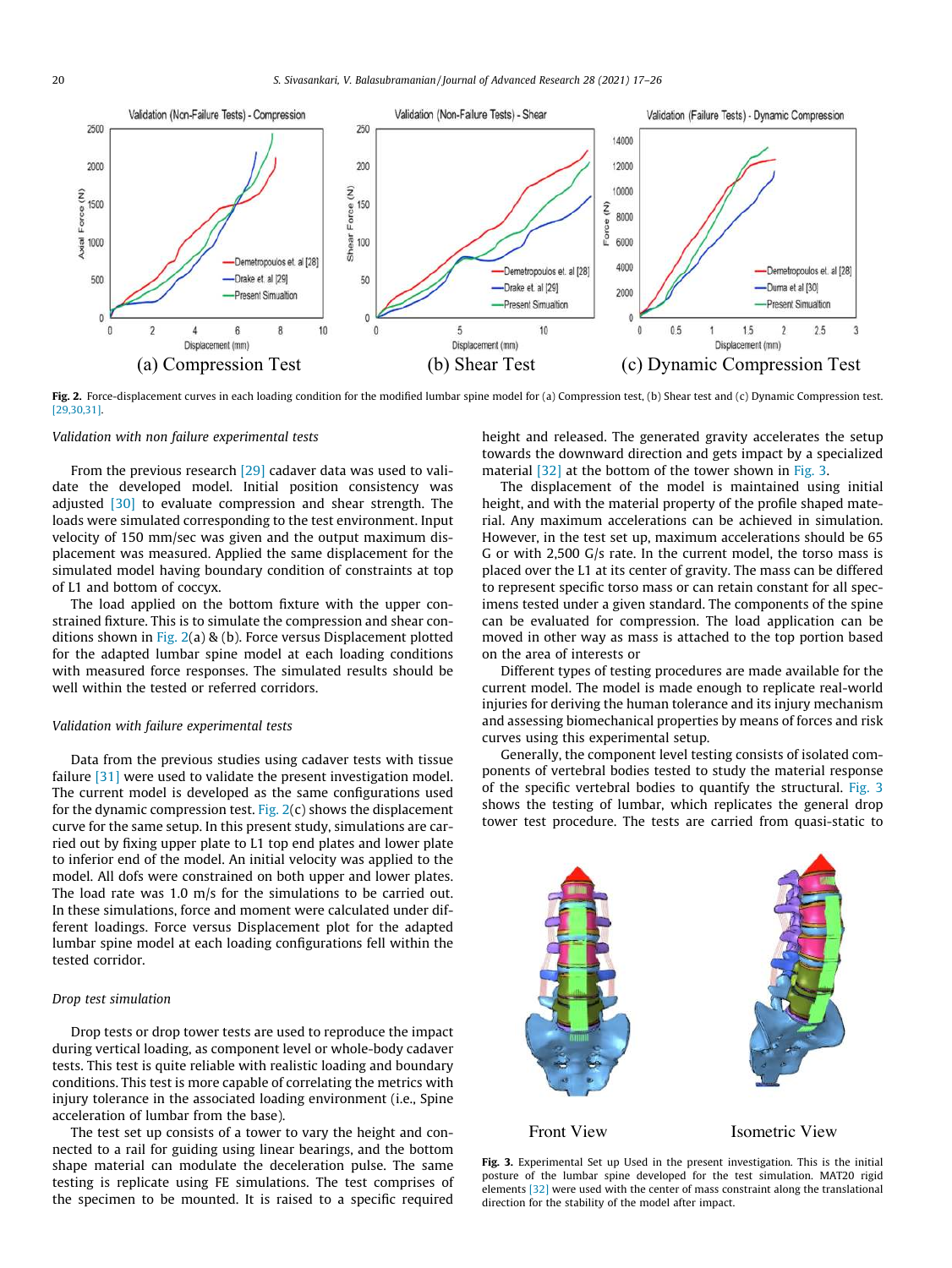| Table 2                                                     |  |  |
|-------------------------------------------------------------|--|--|
| Ranges of factors considered for the present investigation. |  |  |

| Factor            | Name                                                   | Units           | Minimum                  | Maximum                    | Coded Low                                                                                               | Coded High                                                                             | Mean                       | Std. Dev.              |
|-------------------|--------------------------------------------------------|-----------------|--------------------------|----------------------------|---------------------------------------------------------------------------------------------------------|----------------------------------------------------------------------------------------|----------------------------|------------------------|
| Эn<br>$H_d$<br>M. | Occupant posture angle<br>Height of Drop<br>Torso mass | deg<br>mm<br>kg | 90.00<br>500.00<br>15.00 | 120.00<br>1500.00<br>35.00 | $\leftrightarrow$ 96.00<br>- 1<br>700.00<br>$\leftrightarrow$<br>$-$<br>$\leftrightarrow$ 19.00<br>$-1$ | $+1 \leftrightarrow 114.00$<br>1300.00<br>$\leftrightarrow$<br>$\leftrightarrow$ 31.00 | 105.00<br>1000.00<br>25.00 | 7.60<br>253.40<br>5.07 |

dynamic rates. In the present simulation, the axial force, strain and energy absorbed were measured. This can be used to understand the fracture in physiological level-by-level segmental kinematics with force output of the lumbar column using a drop tower apparatus during the application of dynamic axial load. *Finding the range of test parameters*

Referring the literatures [33,34,35,36,37,38,39,40], the prevailing causes are recognized causes that have a greater influence on lumbar spinal damage during a frontal collision. We are I drop height, (ii) sitting angle posture, and (iii) upper body mass. Large numbers of trial experiments were simulated using the drop test to determine the feasible test conditions. Are derived the following inferences.

- If the height of the drop was lesser than 500 mm, the energy absorption is reduced to the lower level. No considerable effect on the lumbar spinal is observed. This is classified under group A [33].
- If the height of drop was greater than 500 mm, the energy absorption is higher and unpredicted to classify under group B. May cause damage to the system extensively [34].
- If the seating posture angle was lesser than 90 degrees, the comfortability is reduced in the occupant. Moreover, no seat is defined any of the vehicles with lesser 90 degrees inclination from the horizontal platform [35].
- If the seating posture angle was greater than 120 degrees, comfortability is not eased. However, still 120 degrees is feasible after the existence of autonomous vehicles [36].
- If the magnitude of masses was lesser than 15 kg, the energy absorption is reduced to the lower level. During lower energy tests, the specimen did not sustain injuries which allowed further evaluation for sub-failure and failure tests of biomechanical data from the same specimen [37,38].

Table 3 20 sets of coded and actual values used to conduct the experiments.

| • If the magnitude of masses was greater than 35 kg, the energy |
|-----------------------------------------------------------------|
| absorption is unpredictable. However, the mass calculation      |
| from 15 kg to 35 kg was based on a mid-size male occupant       |
| torso according to the automotive specifications [39.40].       |
|                                                                 |

#### *Experimental matrix development*

To utilize the extensive range of three factors and to optimize the number of experiments using central composite rotatable design matrix. The experimental settings for the factors of the reaction were considered at 0 for the mid and  $(\pm 1)$  stages. The design was spread to a 1.68  $\pm \alpha$  (axial point). For the error calculation and individual runs for each variable, the center values for variables were performed minimum six times; twenty runs were conducted in a completely random arrangement. The concept consists of the  $2<sup>3</sup>$  cube's eight corner points, six axial points and six center points. Axial points having  $\alpha$  = 1.682 for  $\alpha$  = 8<sup>(1/4)</sup>. In this investigation, matrix composed of 20 sets of implicit conditions (including six corner points, six center points and a full replication of three 8-point factorials) was selected. Table 2 represents the range of considered factors. Sampling and simulation using Design Expert v12. 20 sets of predicted and experimental values utilized for the experiments shown in Table 3. ±1.682 as lower and upper level, for ease of documenting and analyzing experimental data. Using experimental factors and ranges the following relationship can be established;

$$
\alpha_i = 1.682[2\alpha - (\alpha_{max} - \alpha_{min})]/[(\alpha_{max} - \alpha_{min})]
$$
\n(1)

where  $\alpha$  is the intended code values of a variable  $\alpha$ , where  $\alpha$  is any values of the variable from amin to amax; the upper level of the variable is  $\alpha$ max and the lower level is  $\alpha$ min.

| Runs | Occupant posture angle $(S_p)$<br>deg | Height of Drop $(H_d)$<br>mm | Torso mass $(M_t)$<br>kg | Axial Force<br>N | Strain<br>- | Energy absorbed |
|------|---------------------------------------|------------------------------|--------------------------|------------------|-------------|-----------------|
|      | 96                                    | 700                          | 19                       | 1285             | 1.48        | 11204.7         |
| 2    | 114                                   | 700                          | 19                       | 2344             | 2.65        | 38802.2         |
| 3    | 96                                    | 1300                         | 19                       | 2033             | 1.97        | 13068.3         |
| 4    | 114                                   | 1300                         | 19                       | 2544             | 3.56        | 28453.9         |
| 5    | 96                                    | 700                          | 31                       | 1423             | 1.3         | 18,765          |
| 6    | 114                                   | 700                          | 31                       | 1877             | 1.66        | 29,344          |
|      | 96                                    | 1300                         | 31                       | 2222             | 2.07        | 17460.6         |
| 8    | 114                                   | 1300                         | 31                       | 2098             | 3.43        | 26,734          |
| 9    | 90                                    | 1000                         | 25                       | 1433             | 1.33        | 14,567          |
| 10   | 120                                   | 1000                         | 25                       | 3333             | 4.33        | 28,765          |
| 11   | 105                                   | 500                          | 25                       | 999              | 1.83        | 15,664          |
| 12   | 105                                   | 1500                         | 25                       | 3547             | 4.22        | 35,432          |
| 13   | 105                                   | 1000                         | 15                       | 1546             | 2.13        | 13,456          |
| 14   | 105                                   | 1000                         | 35                       | 3245             | 3.11        | 33,585          |
| 15   | 105                                   | 1000                         | 25                       | 2444             | 2.47        | 22,536          |
| 16   | 105                                   | 1000                         | 25                       | 3456             | 3.82        | 36,574          |
| 17   | 105                                   | 1000                         | 25                       | 3144             | 3.56        | 34,524          |
| 18   | 105                                   | 1000                         | 25                       | 3222             | 3.22        | 35,678          |
| 19   | 105                                   | 1000                         | 25                       | 3254             | 3.67        | 37,543          |
| 20   | 105                                   | 1000                         | 25                       | 3277             | 3.37        | 37,543          |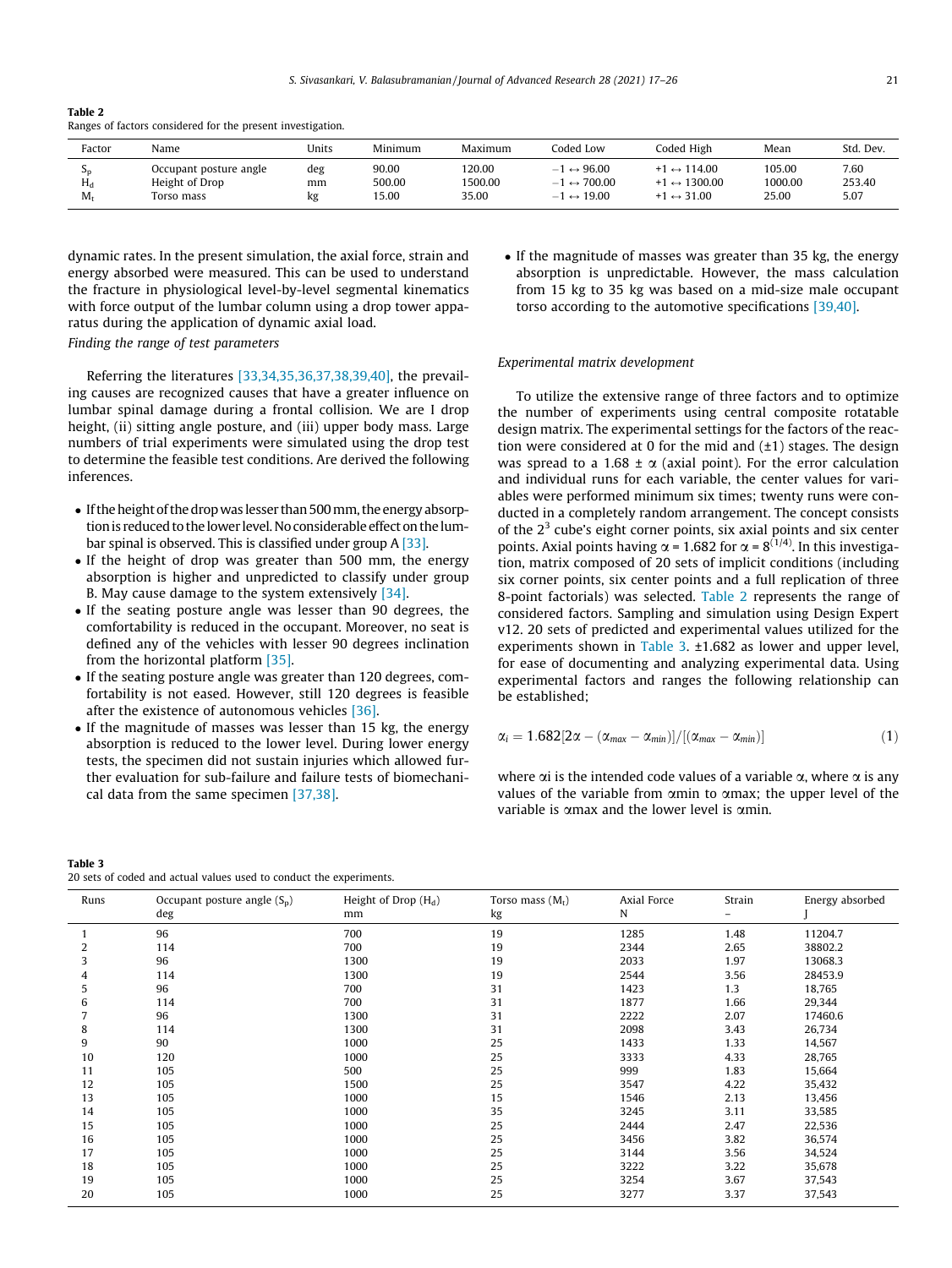#### Table 4

ANOVA for the Quadratic terms used in the present investigation.

| Source                          | Sum of Squares  |        |                 | df           | Mean Square      | F-value |                 |                |        |        | p-value        |          |          | <b>VIF</b> |
|---------------------------------|-----------------|--------|-----------------|--------------|------------------|---------|-----------------|----------------|--------|--------|----------------|----------|----------|------------|
|                                 | Axial<br>Force  | Strain | Energy          |              | AxialForce       | Strain  | Energy          | Axial<br>Force | Strain | Energy | Axial<br>Force | Strain   | Energy   |            |
| Model                           | 9.819E<br>$+06$ | 15.24  | 1.271E<br>$+09$ | 9            | 1.091E<br>$+06$  | 1.69    | 1.412E<br>$+08$ | 3.33           | 5.24   | 2.70   | $0.037*$       | $0.008*$ | $0.069*$ |            |
| $S_n$ Occupant posture<br>angle | 1.894E<br>$+06$ | 6.63   | 5.520E<br>$+08$ | $\mathbf{1}$ | 1.894E<br>$+06$  | 6.63    | 5.520E<br>$+08$ | 5.77           | 20.53  | 10.56  | $0.038*$       | $0.001*$ | $0.008*$ | 1.0000     |
| H <sub>d</sub> Height of Drop   | 2.849E<br>$+06$ | 4.63   | 3.115E<br>$+07$ | $\mathbf{1}$ | 2.849E<br>$+06$  | 4.63    | 3.115E<br>$+07$ | 8.69           | 14.34  | 0.5957 | $0.014*$       | $0.003*$ | $0.045*$ | 1.0000     |
| $M_t$ Torso mass                | 3.720E<br>$+05$ | 0.013  | 8.691E<br>$+07$ | $\mathbf{1}$ | 3.720E<br>$+05$  | 0.0139  | 8.691E<br>$+07$ | 1.13           | 0.04   | 1.66   | $0.031*$       | 0.084    | $0.026*$ | 1.0000     |
| $S_p H_d$                       | 1.585E<br>$+05$ | 0.25   | 2.284E<br>$+07$ | $\mathbf{1}$ | 1.585E<br>$+05$  | 0.2521  | 2.284E<br>$+07$ | 0.4832         | 0.78   | 0.4368 | $0.042*$       | $0.037*$ | $0.012*$ | 1.0000     |
| $S_{p} M_{t}$                   | 1.922E<br>$+05$ | 0.13   | 6.688E<br>$+07$ | $\mathbf{1}$ | 1.922E<br>$+0.5$ | 0.1352  | 6.688E<br>$+07$ | 0.5860         | 0.42   | 1.28   | 0.461          | 0.531    | $0.028*$ | 1.0000     |
| $H_d$ $M_t$                     | 648.00          | 0.16   | 2.611E<br>$+06$ | 1            | 648.00           | 0.1625  | 2.611E<br>$+06$ | 0.0020         | 0.50   | 0.0499 | $0.026*$       | $0.049*$ | $0.011*$ | 1.0000     |
| $S_p2$                          | 1.595E<br>$+06$ | 1.26   | 2.731E<br>$+08$ | $\mathbf{1}$ | 1.595E<br>$+06$  | 1.26    | 2.731E<br>$+08$ | 4.86           | 3.92   | 5.22   | 0.052          | 0.761    | $0.045*$ | 1.02       |
| $H_d2$                          | 1.992E<br>$+06$ | 0.74   | 1.275E<br>$+08$ | $\mathbf{1}$ | 1.992E<br>$+06$  | 0.7426  | 1.275E<br>$+08$ | 6.07           | 2.30   | 2.44   | $0.033*$       | 0.160    | 0.149    | 1.02       |
| $M_t2$                          | 1.553E<br>$+06$ | 1.98   | 1.967E<br>$+08$ | $\mathbf{1}$ | 1.553E<br>$+06$  | 1.98    | 1.967E<br>$+08$ | 4.73           | 6.14   | 3.76   | 0.054          | $0.032*$ | $0.031*$ | 1.02       |
| Residual                        | 3.280E<br>$+06$ | 3.23   | 5.229E<br>$+08$ | 10           | 3.280E<br>$+05$  | 0.3229  | 5.229E<br>$+07$ |                |        |        |                |          |          |            |
| Lack of Fit                     | 2.657E<br>$+06$ | 2.07   | 3.566E<br>$+08$ | 5            | 5.314E<br>$+05$  | 0.4139  | 7.133E<br>$+07$ | 4.27           | 1.79   | 2.15   | 0.068          | 0.270    | 0.211    |            |
| Pure Error                      | 6.225E<br>$+05$ | 1.16   | 1.662E<br>$+08$ | 5            | 1.245E<br>$+05$  | 0.2318  | 3.324E<br>$+07$ |                |        |        |                |          |          |            |
| Cor Total                       | 1.310E<br>$+07$ | 18.47  | 1.794E<br>$+09$ | 19           |                  |         |                 |                |        |        |                |          |          |            |

 $*$  Marked values shows ( $p < 0.05$ ), the terms are significant.

## Results & discussion

#### *Developed an empirical relationship*

For this study, the Response Surface Methodology (RSM) was implemented because of its benefits to determine the interactions effects between measured parameters [41,42].

In the present investigation, a quadratic model was established to correlate the parameters with lumbar spinal injury. The response (adsorbed by axial force, strain and energy) is a function of occupant seat posture  $(S_p)$ , drop height  $(H_d)$  and torso mass  $(M_t)$ , and expressed as

$$
Lumbarspinalinjury = f(S_p, H_d, M_t).
$$
\n(2)

Design of experiments were used to study the combinational effects of the factors considered, using design expert software. The analytical relationship essentially comprises principal and interaction effects are specified below:

$$
\lambda = \theta_{o} + \sum \theta_{i} x_{i} + \sum \theta_{ii} x_{i}^{2} + \sum \theta_{ij} x_{i} x_{j}.
$$
 (3)

For the 3 factors, the chosen polynomial can be stated as

Lumbar spinal injury = 
$$
\{\theta_0 + \theta_1(S_p) + \theta_2(H_d) + \theta_3(M_t)
$$
  
+  $\theta_{11}(S_p^2) + \theta_{22}(H_d^2) + \theta_{33}(M_t^2)$   
+  $\theta_{12}(S_p \cdot H_d) + \theta_{13}(S_p \cdot M_t) + \theta_{23}(H_d \cdot M_t)\}$  (4)

where  $\theta_0$  is the average of responses (Lumbar Spinal Injury), and  $\theta_1$ ,  $\theta_2$ ,  $\theta_3$  ... $\theta_{11}$ ,  $\theta_{12}$ ,  $\theta_{13}$  ... $\theta_{22}$ ,  $\theta_{23}$ ,  $\theta_{33}$  are the coefficients with respect to major and interrelated parameters, can be expressed as follows;

$$
\beta_i = \Sigma(\eta i, \Phi i) \tag{5}
$$

where "i" ranges from 1 to n, where and "n" is total f combinations,  $\eta$ i is the relevant implicit value,  $\Phi$ i is the relevant response (lumbar spinal injury) acquired from the experiment.

All the coefficients were calculated using a rotatable design matrix for the central composite including the statistical software package for the Design Expert. The final relationship was established for axial force, strain and energy absorbed after assessing the relevant coefficients with 95 percent confidence. The empirical relationship developed to predict the lumbar spinal injury are as follows.

Axial Force = 
$$
(-87.15S_p^2 - 135.26H_d^2 - 115.24M_t^2)
$$
  
+  $(2.98H_dM_{tt} - 48.21S_p \cdot H_d - 64.29S_pM_t)$   
+  $(121.87S_p + 153.26H_d + 55.24M)$   
+  $1241.55$  (6)

Strain = 
$$
(0.303S_p^2 - 0.2301H_d^2 - 0.3759M_t^2) + (0.1425H_dM_t
$$
  
+ 0.1775S<sub>p</sub>H<sub>d</sub> - 0.1300S<sub>p</sub>M<sub>t</sub>) + (0.6993S<sub>p</sub>  
+ 0.5845H<sub>d</sub> + 0.0320M<sub>t</sub>) + 3.37 (7)

Energy Absorbed = 
$$
(-54.47S_p^2 - 0.0034H_d^2 - 101.04M_t^2)
$$
  
+  $(-0.625S_pH_d - 53.541S_pM_t$   
+  $0.318H_dM_t) + (1411.91S_p$   
+  $129.816H_d + 10927.18M_t) + 95334.1$  (8)

The coded equations can make predictions about the response of each factor for all levels.  $+1$  and  $-1$  are the high and the low factor levels. The coded equation identifies the correlation between the factors by comparing the factor coefficients.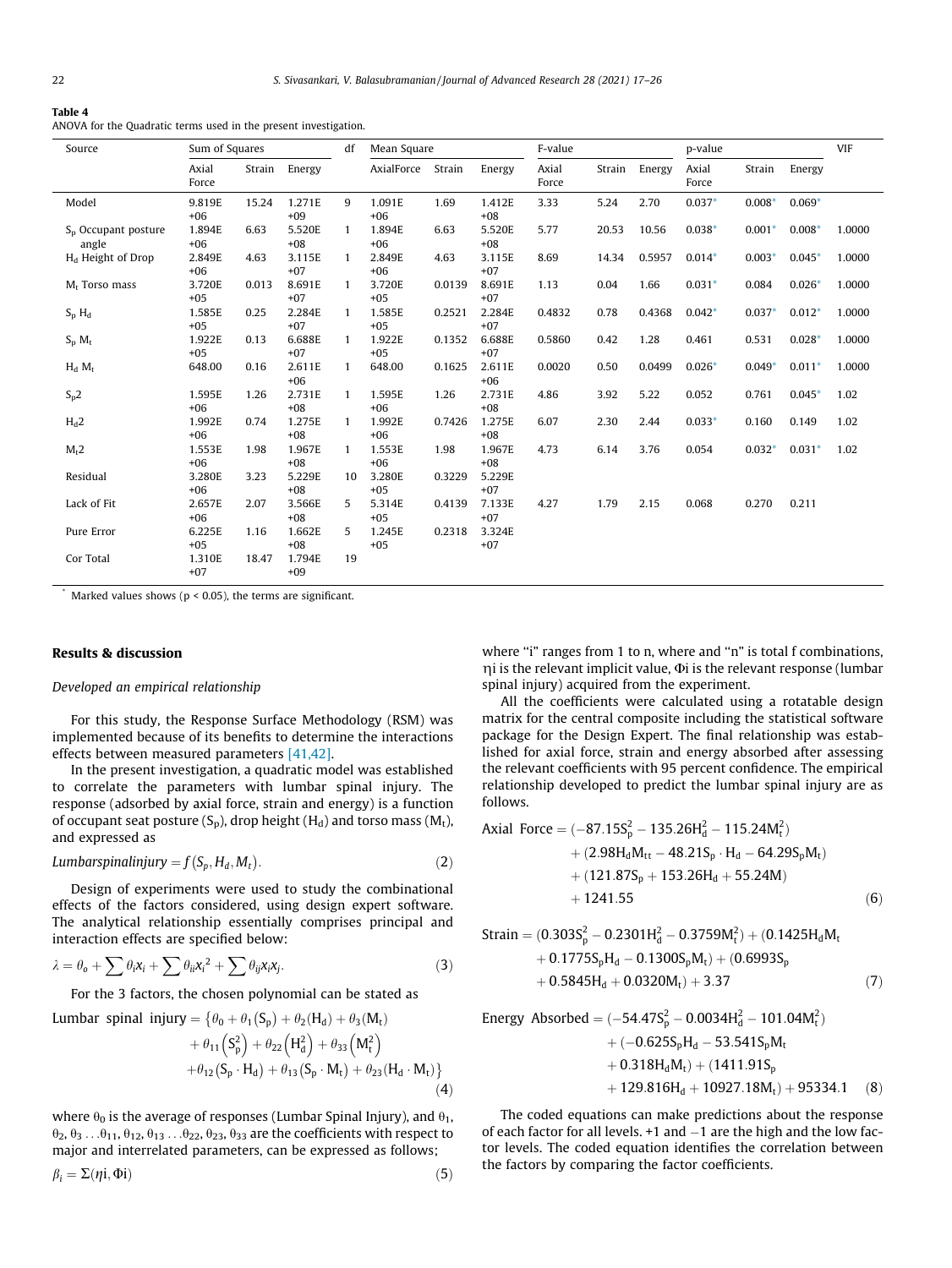

Fig. 4. Normal Probability plots for the tested samples to analyse the data distribution. The present data sets are normally distributed. Embedded plot is the correlation between experimental and the predicted samples. Predicted value are based on a semi-empirical model (Correlation) that was developed for the responses and factors. From the investigation, it uses the correlation to set new responses at a certain confidence level set for the factors.

Axial Force = 
$$
(-337.19S_p^2 - 376.79H_d^2 - 332.69M_t^2)
$$
  
+  $(-140.75S_p \cdot H_d - 155.00S_pM_t + 9.00H_dM_t)$   
+  $(373.77S_p + 458.46H_d + 165.66M_t)$   
+  $3145.72$  (9)

Strain = 
$$
(-0.004S_p^2 - 0.002H_d^2 - 0.015M_t^2) + (-0.001S_pH_d - 0.002S_pM_t + 0.001H_dM_t) + (0.085S_p + 0.002H_d + 0.701M_t) + 54.26
$$
 (10)

Energy Absorbed = 
$$
(-4412.00S_p^2 - 3014.48H_d^2
$$
  
- 101.04M<sub>t</sub><sup>2</sup> + (-1689.68S<sub>p</sub>H<sub>d</sub>  
- 2891.33S<sub>p</sub>M<sub>t</sub> + 571.28H<sub>d</sub>M<sub>t</sub>)  
+ (6381.06S<sub>p</sub> + 1515.81H<sub>d</sub>  
+ 2532.01M<sub>t</sub>) + 34056.35 (11)

The actual equations can make predictions about the response of each factor for all levels and not the correlation. All original units were considered. For correlation, the intercepts deviated from center space with scaled coefficients.

### *Determining the significant factors (ANOVA)*

The factors available in the present investigation were coded. Type III – Partial is used for the equation of sum of squares. Table 4 shows the ANOVA for the quadratic terms used in the present investigation. The two-way ANOVA used the mean difference between groups divided into two variables and compared it. The main objective of a two-way ANOVA is to figure out if the dependent variables communicate with each other. It also lets you know if the effect of any of your independent variables on the dependent variable is the same for all other variables [18].

Model F-values are 3.33, 5.34 and 2.70 for the axial force, strain and energy respectively. This indicates the model is significant. Due to noise, only 3.74 percent, 0.81 percent and 6.88 percent are probable to appear. P value ( $p < 0.05$ ) indicates the significance of the established model. Hence, S<sub>p</sub>, H<sub>d</sub>, M<sub>t</sub>, S<sub>p</sub>H<sub>d</sub>, H<sub>d</sub>M<sub>t</sub> & H<sub>d</sub> are significant factors for axial force. Similarly, S<sub>p</sub>, H<sub>d</sub>, S<sub>p</sub> H<sub>d</sub>, H<sub>d</sub>M<sub>t</sub> & M<sup>2</sup> are significant factors for strain. Furthermore, S<sub>p</sub>, H<sub>d</sub>, M<sub>t</sub>, S<sub>p</sub>H<sub>d</sub>, H<sub>d</sub>- $M_t$ ,  $S_p M_t$ ,  $S_p^2$  &  $M_t^2$  are significant factors for energy.

F-value of 4.27, 1.79 and 2.15 means that the absence of fit is not important compared to the pure error as its ( $p > 0.05$ ). There are 15.60%, 27.00% and 22.10% chances that Lack of Fit F-value is high, due to noise. Non-significant lack of fit is good.

Adequate Precision ratio above 4 is desirable and signal to noise ratio can be calculated from its precision in the testing. The ratio of the current model was 5.757, 6.550 and 5.009 for force, strain and energy absorption. As the values are above 4 it indicates an adequate signal and the design space can be navigated for this model. The Predicted and Adjusted R² of strain are 0.0594 and 0.6678 with the gap more than 0.2 requires confirmation runs for relevance in the model data.

### *Estimation of the significance of the coefficient*

The coefficient estimate represents the predicted variation in response of the factor value keeping all other factors remains constant. The average of all responses can be approximated to the intercept in the orthogonal design. Coefficients were calculated based on the average adjustments of the factor considered. The orthogonal factors recommend the VIF equal to one. Multicollinearity observed with the VIFs greater than  $1 \overline{43}$ . Severity in correlation among the factors found with the higher values of VIFs. Tolerance limit is applied to VIFs < 10 considered to be a rule and the results were shown in Table 4

To evaluate if the model follows the given assumptions in the analysis, certain criteria to be obtained. Fig. 4 shows the normal probability plots examined how closely the data points follow the fitted distribution line, also assessed the probability plot. The determined theoretical distribution is a good fit, as the data points fall similar pattern along the straight line. In general, the points in the normal probability plot follow the line well. The normal distribution seems to be a good fit for the data without skewness, as there is no long or short tail observed,

Also, the normal probability plot confirms the assumptions, or the experimentations are met. If the assumptions were unsatisfied, unfit in the data is observed and caution should be exercised when the results are interpreted.

The assumed residuals have to be randomly distributed with constant variance. By using the residuals versus fits plot, the assumption was verified. Ideal condition is, the data points should fall randomly on either side's datum. No recognizable patterns may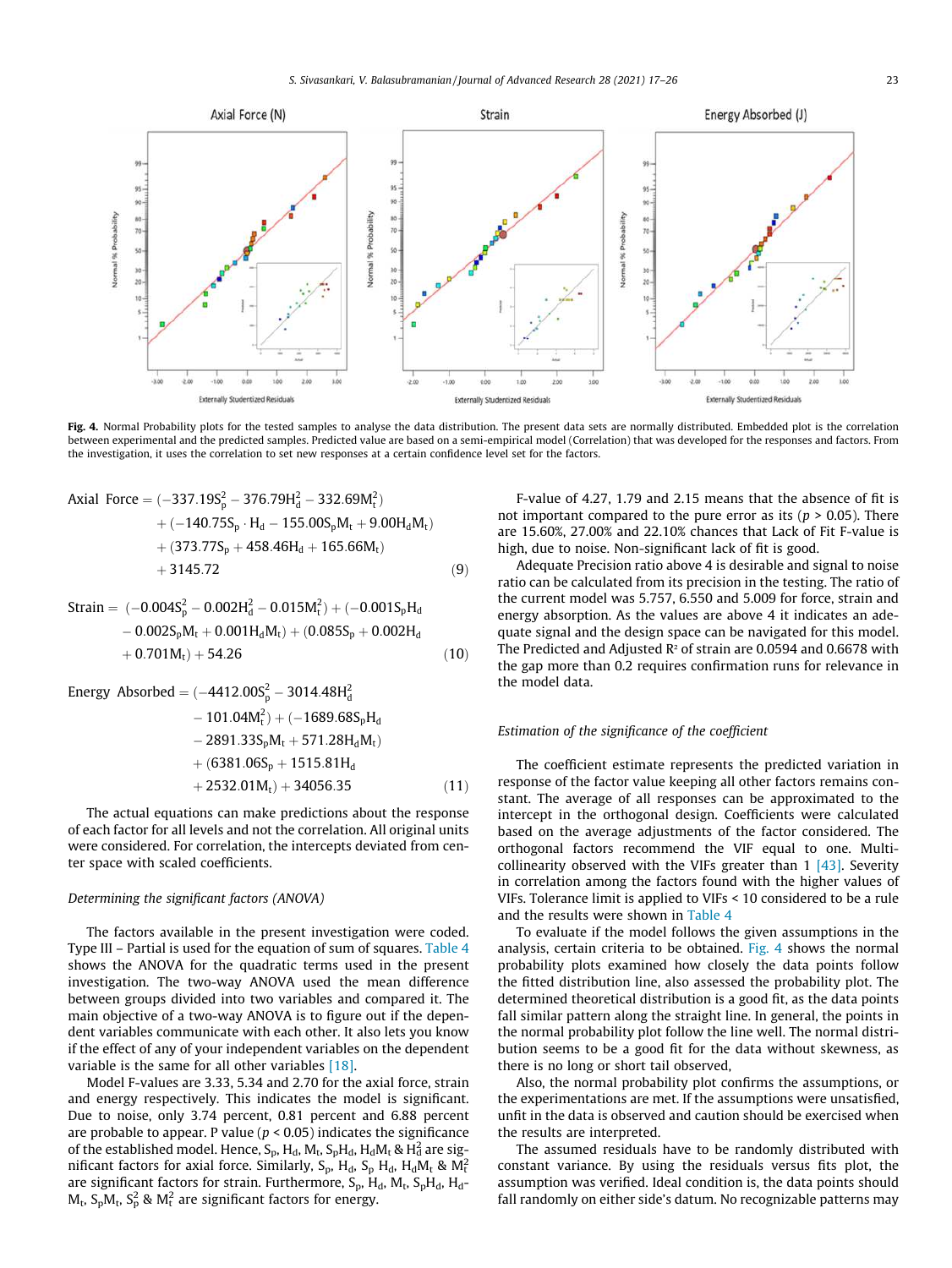be observed. The points were scattered and appears to be fitted. No variations and no outliers are obvious. The fitness of predicted versus experimental data were embedded in the respective normal probability plots shown in Fig. 4.

It shows a good fit, as the points lie close to the fitted line with narrow confidence bands. Points furthest from the mean on either side of the plots attracts the fitted line towards data points. Outliers are the scattered points found vertically on both sided of the fitted line. These outliers can affect the model undesirably in terms of fitness. The predicted versus experimental plot shown in Fig. 4 also represents a pictorial view of the results derived using analysis of variance, gives better understanding that the derivation from a hypothesis analysis. This shows that confidence interval surrounds the model line depicts the hypothesis test contains all factors are zero excluding the intercepts. If hypothesis test is found significant, then, there is no interval of confidence containing horizontal zero model line.

#### *Individuals & interaction effects of parameters*

Perturbation plot shows the comparison between all factors at a selected point in the considered design space. The perturbation plot for the axial force, strain and energy absorbed are shown in Fig. 5. The axial force and strain response were drawn by changing only one factor over its range while the other factors were held constant. The plot demonstrates the effect of all factors at a central point in the design space. Not all factors indicated a positive effect on the lumbar spinal injury. The relatively flat line of torso mass shows lower effect of this factor on the lumbar spinal injury in the design space. From the plot, the steep curvature in parameters demonstrated the response of axial force and strain were very rapid to these factors. This shows, all the parameters or factors considered are having significant effect on the lumbar spinal injury

Furthermore, the models show good fittings, the response values are sufficiently explained by the regression equation. The interaction between the independent variables were demonstrated using the response surface curves which determines the optimal value of each independent variable for the maximum response. The 2D contour plots were provided as graphical representations of the regression equations shown in Fig. 6.

Fig. 6a shows the response surface function developed by the model for the height of drop and occupant posture angle. The occupant posture angle demonstrated quadratic effects on the response. With the increase in occupant posture angle, axial force increases. It is also observed that, the height of drop increases till 1300 mm. Further increase in the axial force is with respect to the occupant posture angle. Similarly, Fig. 6b shows the linear effect of the parameters on the response. With the increase in axial force and occupant posture angle, the strain is increased. The same is clearly observed in the ANOVA table (p: value). Fig. 6c shows the interaction between the occupant posture angle and the height of drop on energy absorbed. More energy is absorbed with the increase in occupant posture angle than the height of drop. The response surface is more curved because the quadratic terms contain in the models are statistically significant.

An increase in the axial force, strain and energy absorbed were significantly with the increases in occupant posture angle and torso mass shown in Fig.  $6(d)$ , (e) and (f). However, axial force and strain no longer increase when the independent variables exceeded certain values. An occupant posture angle and torso mass were not statistically significant in affecting the axial force and strain, but it had a significant (P less than 0.01) effect on energy absorption.

Similarly, the height of the drop and torso mass demonstrated quadratic effects on the responses shown in Fig.  $6(g)$ , (h) and (i) The results of the effects of the height of drop and torso mass on



Fig. 5. Perturbation Plot of the samples. Perturbation plot showing the effect of factors (process variables).

the axial force are shown in Fig.  $5(g)$ . Both the parameters are dependent and displayed a quadratic effect on the axial force between 60 and 70% of the axial force. Similarly, strain increases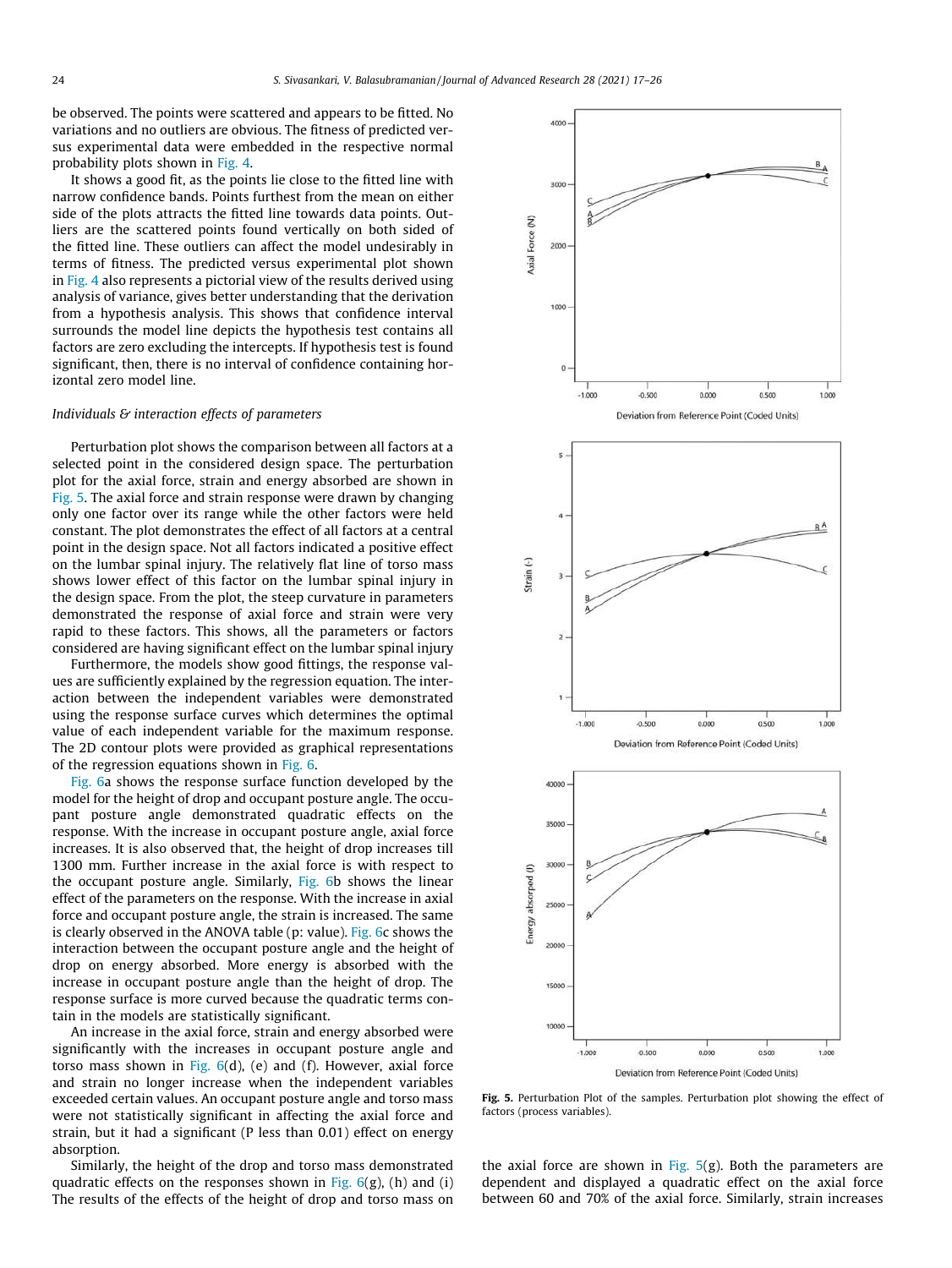

Fig. 6. Interaction Effects of the parameters considered. These plots shown are in determining settings that will maximize (or minimize) the response variable. It can also be helpful in determining settings that result in the response variable hitting a pre-determined target value.

with the increase in height of drop, when solvent composition was fixed. Energy absorption increased gradually and reached the highest value when the height of drop is around 1300 mm.

## Conclusions

- 1. An empirical relationship was developed to predict the axial force, strain and energy absorbed by the lumbar spine during the vertical impact of the vehicle crash using drop testing with a 95% confidence level.
- 2. With the increase in the height of drop and occupant posture angle, the responses were increased. However, the effects on the torso in lesser compared to other parameters.
- 3. It is observed that interaction between the height of drop and occupant posture angle is quite significant.
- 4. This study can provide fundamental information and valuable insight into the automotive crash and impacts for the better design for the safety of occupants.